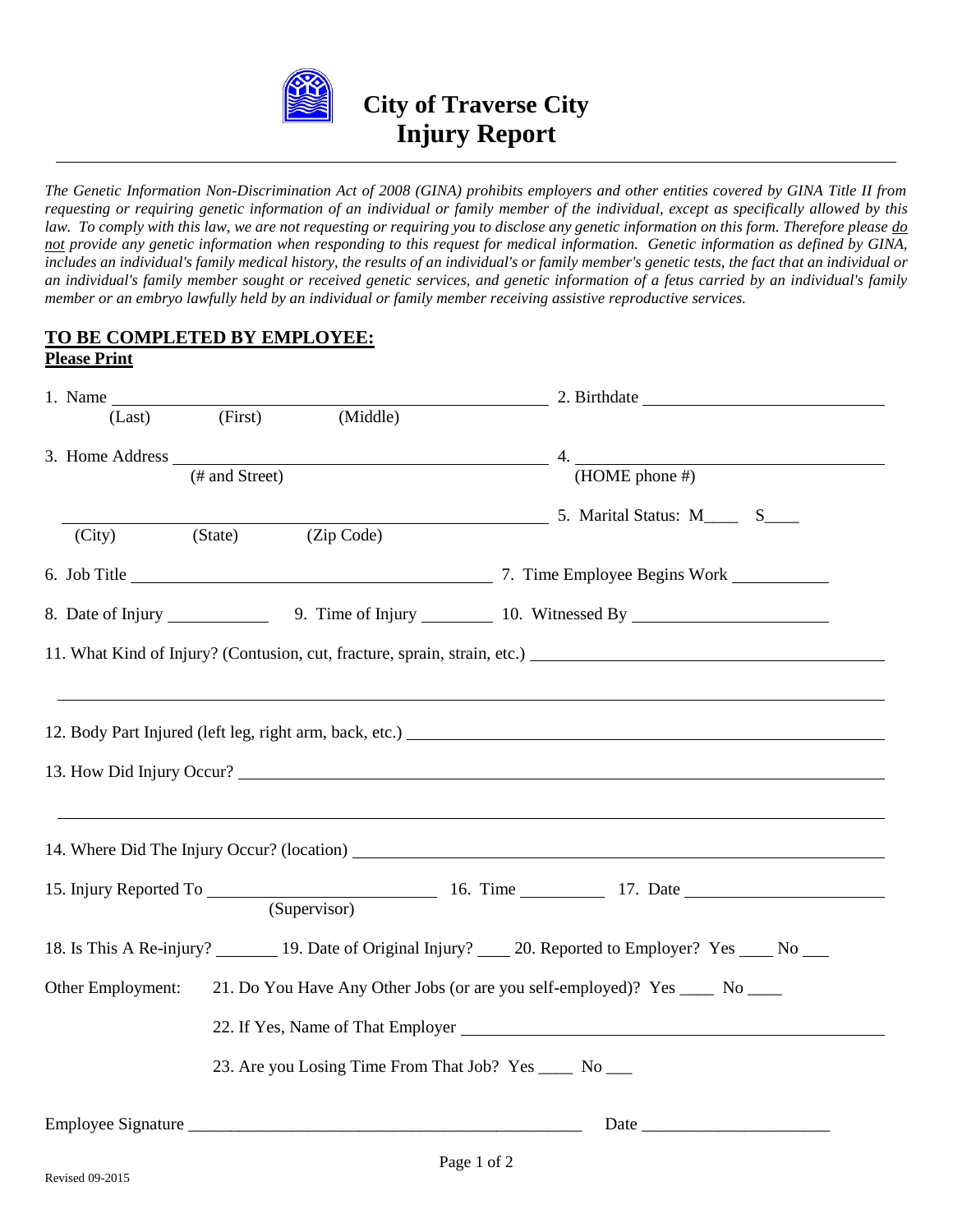

#### **TO BE COMPLETED BY SUPERVISOR: Please Print**

| 25. Is the Date, Time, and Location of the Injury Correct? Yes _____ No ____ (If No, please explain with accurate facts)<br>,我们也不会有什么?""我们的人,我们也不会有什么?""我们的人,我们也不会有什么?""我们的人,我们也不会有什么?""我们的人,我们也不会有什么?""我们的人 |  |  |  |  |
|--------------------------------------------------------------------------------------------------------------------------------------------------------------------------------------------------------------|--|--|--|--|
| 26. Was the Employee Sent for Medical Treatment? Yes ______ No ______                                                                                                                                        |  |  |  |  |
|                                                                                                                                                                                                              |  |  |  |  |
| 27. Has the Employee Returned To Work? Yes _____ No _____ (If Yes, what date and time did the employee return?)                                                                                              |  |  |  |  |
| 28. Why did this Injury Occur?                                                                                                                                                                               |  |  |  |  |
| 29. What Corrective Actions Have You Taken to Prevent Reoccurrence of this Type of Injury?                                                                                                                   |  |  |  |  |
| Other Employment or Outside Activities:                                                                                                                                                                      |  |  |  |  |
| 27. Does this Employee Have Another Job (or are they self-employed) Yes ______ No ____                                                                                                                       |  |  |  |  |
| If yes, with whom?<br><u>If</u> yes, with whom?                                                                                                                                                              |  |  |  |  |
|                                                                                                                                                                                                              |  |  |  |  |

Supervisor Signature Date